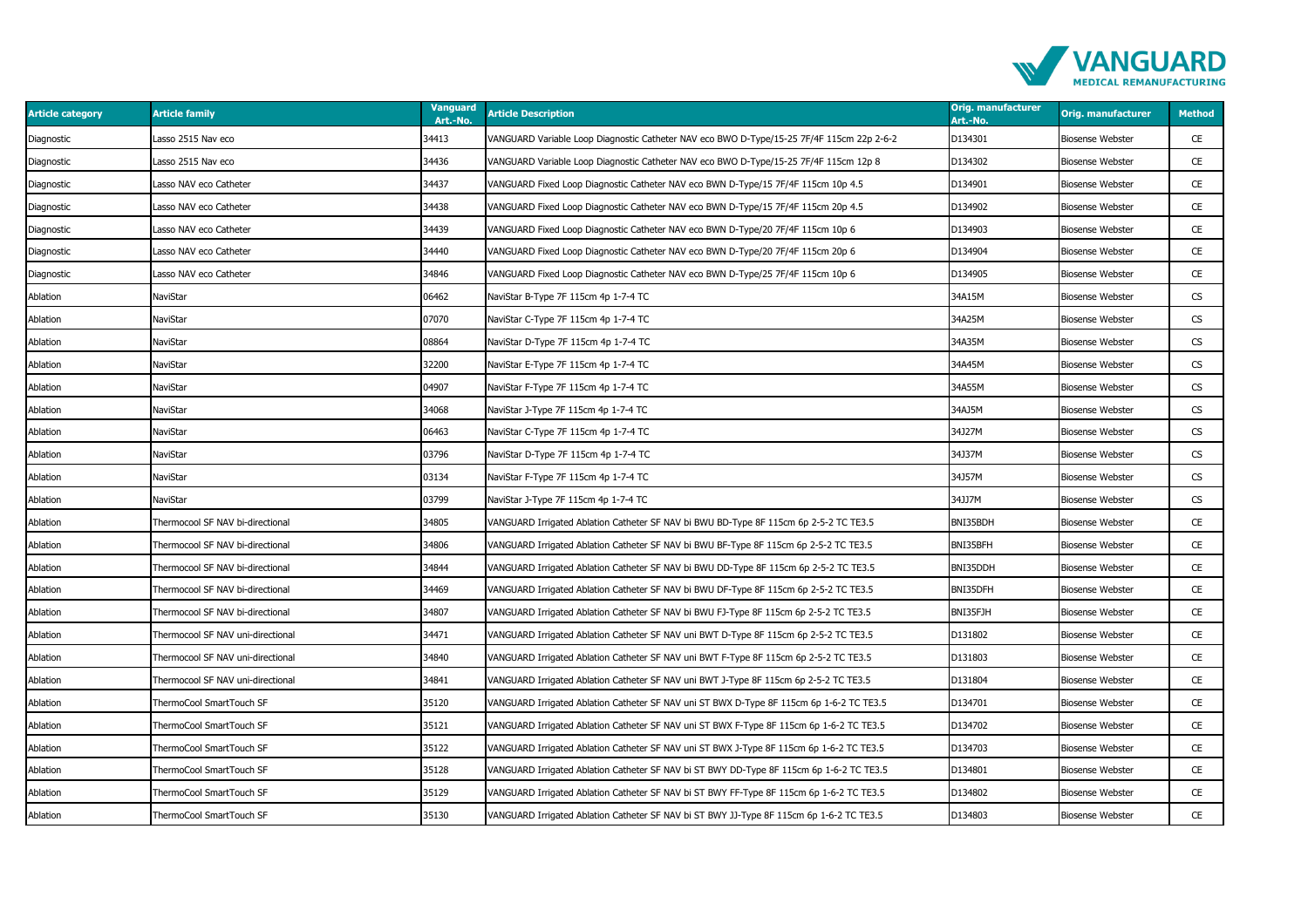

| <b>Article category</b> | <b>Article family</b>                           | <b>Vanguard</b><br>Art.-No. | <b>Article Description</b>                                                               | <b>Orig. manufacturer</b><br>Art.-No. | <b>Orig. manufacturer</b> | <b>Method</b> |
|-------------------------|-------------------------------------------------|-----------------------------|------------------------------------------------------------------------------------------|---------------------------------------|---------------------------|---------------|
| Ablation                | ThermoCool SmartTouch SF                        | 35131                       | VANGUARD Irrigated Ablation Catheter SF NAV bi ST BWY FJ-Type 8F 115cm 6p 1-6-2 TC TE3.5 | D134804                               | Biosense Webster          | CE            |
| Ablation                | ThermoCool SmartTouch SF                        | 35132                       | VANGUARD Irrigated Ablation Catheter SF NAV bi ST BWY DF-Type 8F 115cm 6p 1-6-2 TC TE3.5 | D134805                               | Biosense Webster          | CE            |
| Ablation                | NaviStar Thermocool                             | 34833                       | VANGUARD Irrigated Ablation Catheter NAV uni BWI B-Type 8F 115cm 4p 2-5-2 TC TE3.5       | 34H17M                                | Biosense Webster          | CE            |
| Ablation                | NaviStar Thermocool                             | 34834                       | VANGUARD Irrigated Ablation Catheter NAV uni BWI C-Type 8F 115cm 4p 2-5-2 TC TE3.5       | 34H27M                                | <b>Biosense Webster</b>   | CE            |
| Ablation                | NaviStar Thermocool                             | 34473                       | VANGUARD Irrigated Ablation Catheter NAV uni BWI D-Type 8F 115cm 4p 2-5-2 TC TE3.5       | 34H37M                                | Biosense Webster          | CE            |
| Ablation                | NaviStar Thermocool                             | 34835                       | VANGUARD Irrigated Ablation Catheter NAV uni BWI F-Type 8F 115cm 4p 2-5-2 TC TE3.5       | 34H57M                                | Biosense Webster          | CE            |
| Ablation                | NaviStar Thermocool                             | 34836                       | VANGUARD Irrigated Ablation Catheter NAV uni BWI J-Type 8F 115cm 4p 2-5-2 TC TE3.5       | 34HJ7M                                | Biosense Webster          | CE            |
| Ablation                | Thermocool NAV bi-directional                   | 34758                       | VANGUARD Irrigated Ablation Catheter NAV bi BWJ DF-Type 8F 115cm 4p 2-5-2 TC TE3.5       | 36H35M                                | Biosense Webster          | CE            |
| Ablation                | Thermocool NAV bi-directional                   | 34808                       | VANGUARD Irrigated Ablation Catheter NAV bi BWJ FJ-Type 8F 115cm 4p 2-5-2 TC TE3.5       | 36H5JM                                | Biosense Webster          | CE            |
| Ablation                | ThermoCool SmartTouch                           | 35117                       | VANGUARD Irrigated Ablation Catheter NAV uni ST BWV D-Type 8F 115cm 4p 1-6-2 TC TE3.5    | D133601                               | <b>Biosense Webster</b>   | CE            |
| Ablation                | ThermoCool SmartTouch                           | 35118                       | /ANGUARD Irrigated Ablation Catheter NAV uni ST BWV F-Type 8F 115cm 4p 1-6-2 TC TE3.5    | D133602                               | Biosense Webster          | CE            |
| Ablation                | ThermoCool SmartTouch                           | 35119                       | VANGUARD Irrigated Ablation Catheter NAV uni ST BWV J-Type 8F 115cm 4p 1-6-2 TC TE3.5    | D133603                               | <b>Biosense Webster</b>   | CE            |
| Ablation                | ThermoCool SmartTouch                           | 35123                       | VANGUARD Irrigated Ablation Catheter NAV bi ST BWW DD-Type 8F 115cm 4p 1-6-2 TC TE3.5    | D132701                               | Biosense Webster          | CE            |
| Ablation                | ThermoCool SmartTouch                           | 35124                       | VANGUARD Irrigated Ablation Catheter NAV bi ST BWW FF-Type 8F 115cm 4p 1-6-2 TC TE3.5    | D132702                               | Biosense Webster          | CE            |
| Ablation                | ThermoCool SmartTouch                           | 35125                       | VANGUARD Irrigated Ablation Catheter NAV bi ST BWW JJ-Type 8F 115cm 4p 1-6-2 TC TE3.5    | D132703                               | <b>Biosense Webster</b>   | CE            |
| Ablation                | ThermoCool SmartTouch                           | 35126                       | VANGUARD Irrigated Ablation Catheter NAV bi ST BWW FJ-Type 8F 115cm 4p 1-6-2 TC TE3.5    | D132704                               | Biosense Webster          | CE            |
| Ablation                | ThermoCool SmartTouch                           | 35127                       | /ANGUARD Irrigated Ablation Catheter NAV bi ST BWW DF-Type 8F 115cm 4p 1-6-2 TC TE3.5    | D132705                               | Biosense Webster          | CE            |
| Abl. Catheter + Patches | 08864 NaviStar Package                          | 34523                       | Navistar Patches Universal                                                               | 34A35M                                | <b>Biosense Webster</b>   | CS            |
| Abl. Catheter + Patches | 04907 NaviStar Package                          | 34524                       | Navistar Patches Universal                                                               | 34A55M                                | <b>Biosense Webster</b>   | CS            |
| Abl. Catheter + Patches | 32200 NaviStar Package                          | 35252                       | NaviStar 7F 115cm E-Type Patches Universal                                               | 34A45M                                | Biosense Webster          | CS            |
| Abl. Catheter + Patches | 06462 NaviStar Package                          | 35253                       | NaviStar 7F 115cm B-Type Patches Universal                                               | 34A15M                                | <b>Biosense Webster</b>   | CS            |
| Abl. Catheter + Patches | 03134 NaviStar Package                          | 34525                       | Navistar DS Patches Universal                                                            | 34J57M                                | <b>Biosense Webster</b>   | <b>CS</b>     |
| Abl. Catheter + Patches | 03796 NaviStar Package                          | 34526                       | Navistar DS Patches Universal                                                            | 34J37M                                | Biosense Webster          | CS            |
| Abl. Catheter + Patches | 34469 Thermocool SF NAV bi-directional Package  | 35238                       | Vanguard Irrigated Ablation Catheter SF Nav bi BWU Patches Universal                     | BNI35DFH                              | <b>Biosense Webster</b>   | CE            |
| Abl. Catheter + Patches | 34805 Thermocool SF NAV bi-directional Package  | 35239                       | Vanguard Irrigated Ablation Catheter SF Nav bi BWU Patches Universal                     | BNI35BDH                              | <b>Biosense Webster</b>   | CE            |
| Abl. Catheter + Patches | 34806 Thermocool SF NAV bi-directional Package  | 35240                       | Vanguard Irrigated Ablation Catheter SF Nav bi BWU Patches Universal                     | BNI35BFH                              | Biosense Webster          | CE            |
| Abl. Catheter + Patches | 34807 Thermocool SF NAV bi-directional Package  | 35241                       | Vanguard Irrigated Ablation Catheter SF Nav bi BWU Patches Universal                     | BNI35FJH                              | <b>Biosense Webster</b>   | CE            |
| Abl. Catheter + Patches | 34844 Thermocool SF NAV bi-directional Package  | 35242                       | Vanguard Irrigated Ablation Catheter SF Nav bi BWU Patches Universal                     | BNI35DDH                              | <b>Biosense Webster</b>   | CE            |
| Abl. Catheter + Patches | 34471 Thermocool SF NAV uni-directional Package | 35243                       | Vanguard Irrigated Ablation Catheter SF Nav uni BWT Patches Universal                    | D131802                               | Biosense Webster          | CE            |
| Abl. Catheter + Patches | 34840 Thermocool SF NAV uni-directional Package | 35244                       | Vanguard Irrigated Ablation Catheter SF Nav uni BWT Patches Universal                    | D131803                               | <b>Biosense Webster</b>   | CE            |
| Abl. Catheter + Patches | 34841 Thermocool SF NAV uni-directional Package | 35245                       | Vanguard Irrigated Ablation Catheter SF Nav uni BWT Patches Universal                    | D131804                               | <b>Biosense Webster</b>   | CE            |